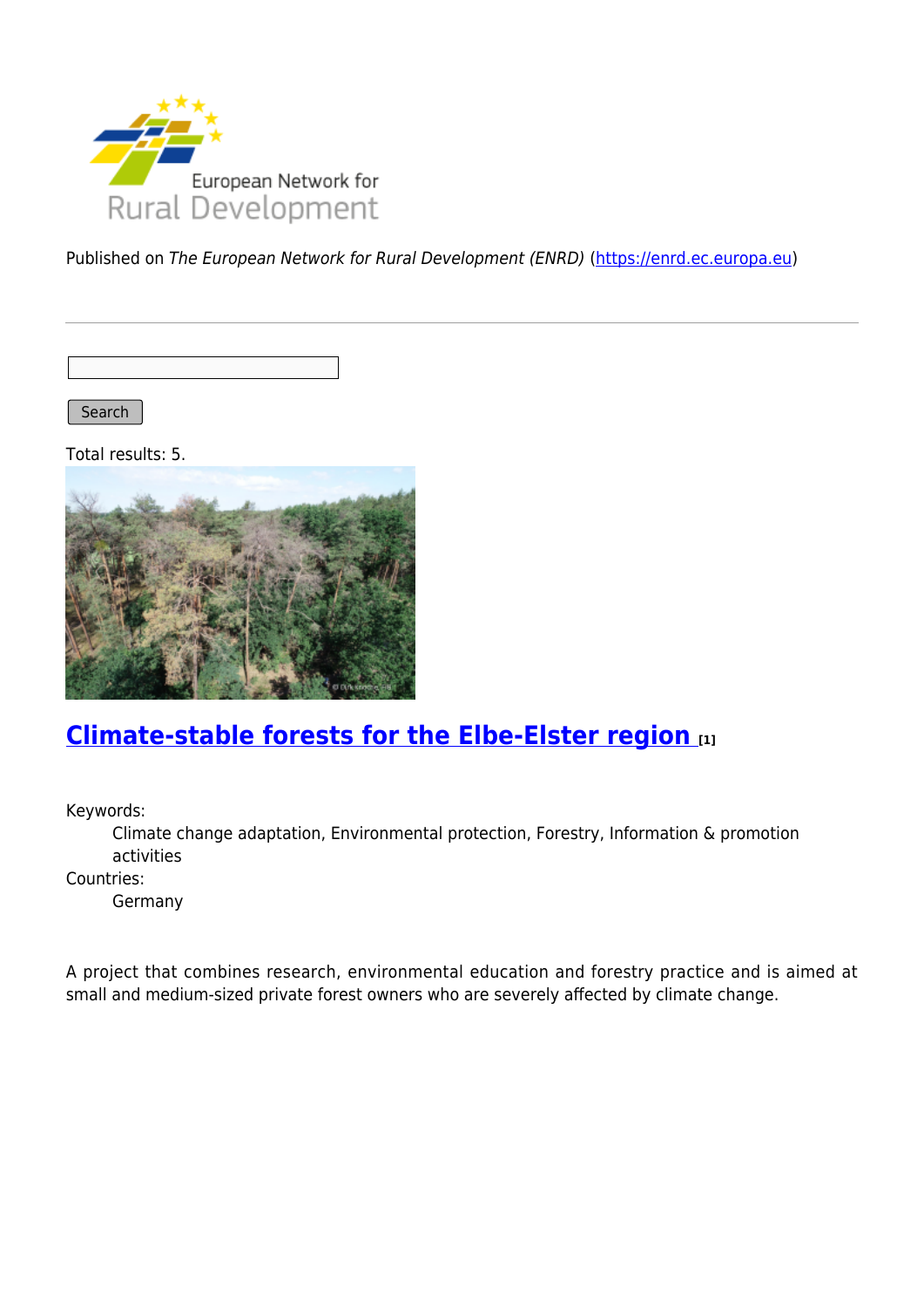

# **[Construction of the Bahna retention basin](https://enrd.ec.europa.eu/projects-practice/construction-bahna-retention-basin_en) [2]**

Keywords:

Biodiversity, Climate change adaptation, Environmental protection, Protected areas, Tourism, Water management

Countries:

Czech Republic

The construction of two small water basins that minimise the risk of floods and offer a habitat that promotes biodiversity.



### **[Ivenack Treetop Trail](https://enrd.ec.europa.eu/projects-practice/ivenack-treetop-trail_en) [3]**

Keywords:

Biodiversity, Environmental protection, Nature conservation, Protected areas, Tourism Countries:

Germany

The construction of a treetop path that enhances visitors' experience in one of the oldest oak forests in Europe.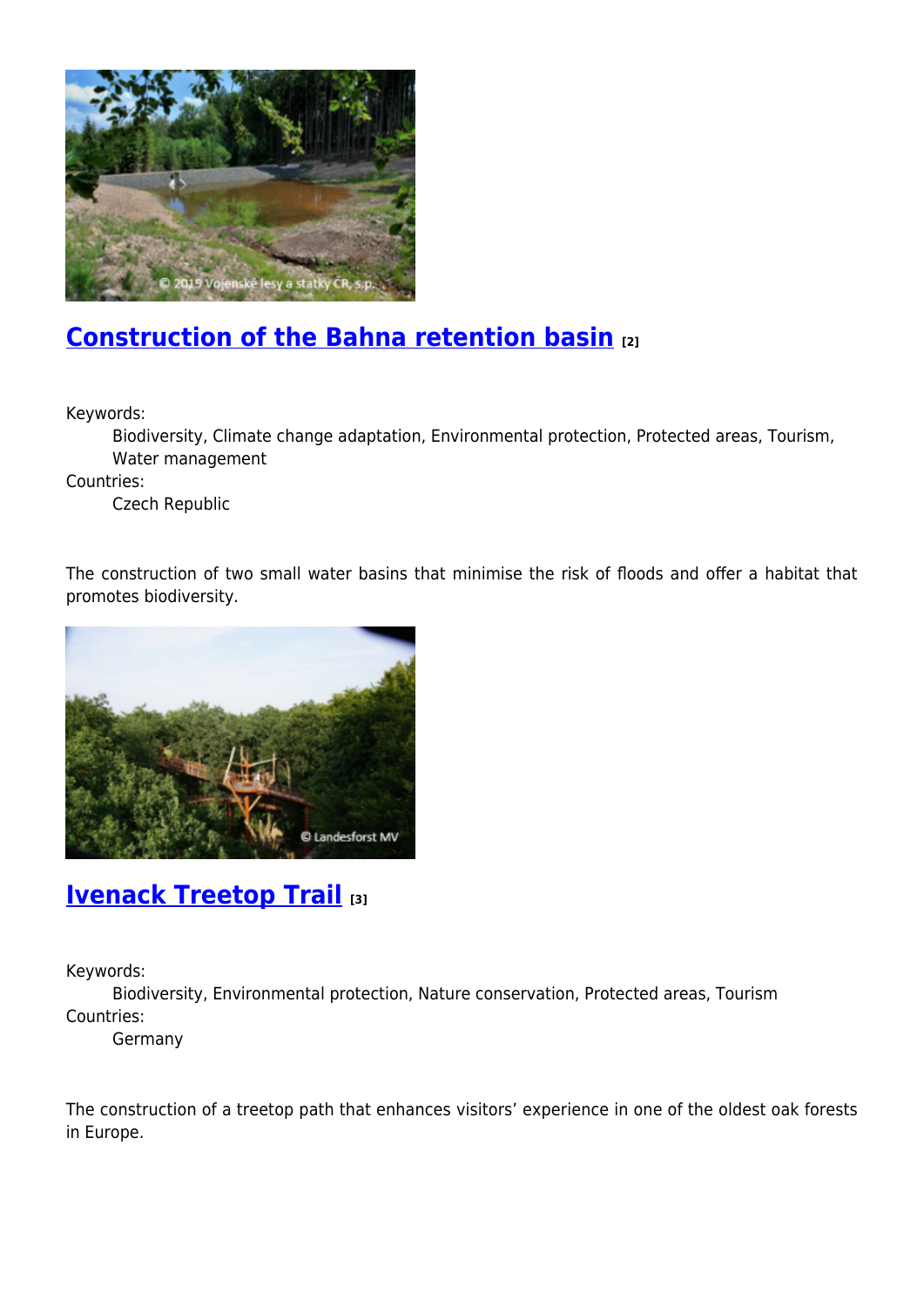

### **[Future-proof peat meadow polder 'Lange Weide'](https://enrd.ec.europa.eu/projects-practice/future-proof-peat-meadow-polder-lange-weide_en) [4]**

Keywords:

Animal husbandry, Irrigation, Producer groups, Sustainability, Water management Countries:

The Netherlands

The future-proof peat meadow polder 'Lange Weide', is unique bottom-up initiative and the largest submerged drainage project in the Netherlands.



# **[Water management for nature reserve in Western](https://enrd.ec.europa.eu/projects-practice/water-management-nature-reserve-western-langstraat_en) [Langstraat](https://enrd.ec.europa.eu/projects-practice/water-management-nature-reserve-western-langstraat_en) [5]**

Keywords:

Biodiversity, Climate, GHG & ammonia emissions, Nature conservation, Protected areas, Water management

Countries:

The Netherlands

Adjustments to water management and remedial measures help to preserve protected areas and conserve the landscape of the Western Langstraat.